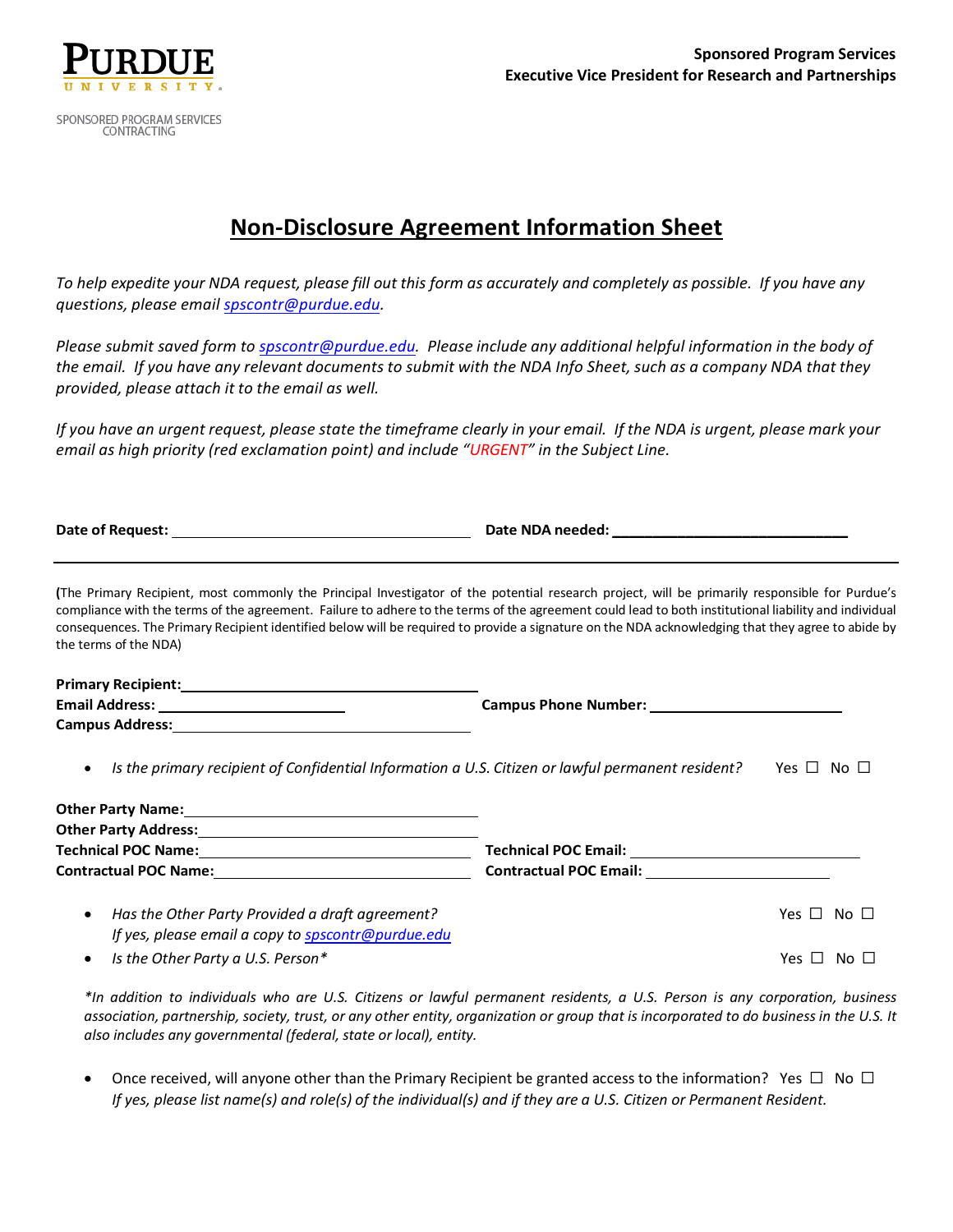

SPONSORED PROGRAM SERVICES CONTRACTING

| Name | Role (e.g. Faculty, Staff, Student (grad/undergrad), | U.S. Citizen or Permanent Resident? |
|------|------------------------------------------------------|-------------------------------------|
|      | <b>Visiting Scholar, Adjunct)</b>                    |                                     |
|      |                                                      |                                     |
|      |                                                      |                                     |
|      |                                                      |                                     |
|      |                                                      |                                     |
|      |                                                      |                                     |
|      |                                                      |                                     |
|      |                                                      |                                     |
|      |                                                      |                                     |
|      |                                                      |                                     |
|      |                                                      |                                     |
|      |                                                      |                                     |

**Note: It is the responsibility of the Primary Recipient to ensure that all persons who are granted access to the information aware of its confidentiality, authorized use, and the terms of the agreement.**

## **Please answer all the following questions:**

1) What is the purpose of the exchange (be specific):

2) Will the information be used as part of a funded project? Yes  $\Box$  No  $\Box$  No  $\Box$ If yes, please provide the grant number:

3) What information (field and type) will be shared (be specific)